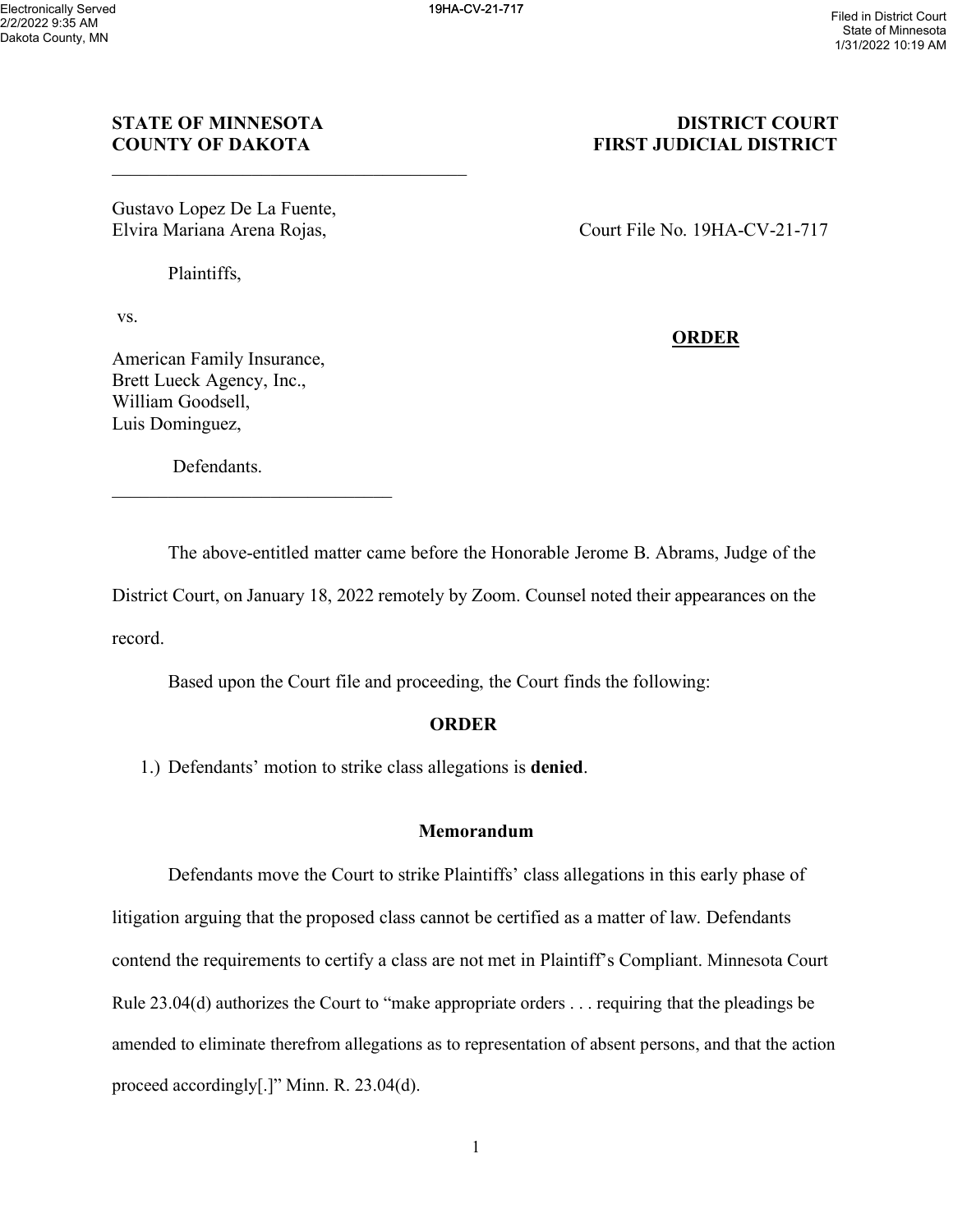# 19HA-CV-21-717 Filed in District Court

"District courts in other circuits have increasingly declined to address this particular issue at the pleading stage. *See Gonzalez v. Costco Wholesale Corp.*, No. 16-CV-2590 (NGG) (JO), 2018 WL 4783962, at \*8 (E.D.N.Y. Sept. 29, 2018) ("[T]his court will defer its resolution of this issue until Plaintiff files a motion for class certification."); *Gasser v. Kiss My Face, LLC*, No. 17- CV-1675-JSC, 2018 WL 4538729, at \* 2 (N.D. Cal. Sept. 21, 2018) ("[A]t this stage of the litigation, where Defendant has brought three motions to dismiss and a motion for judgment on the pleadings, the issue of whether Plaintiffs can and/or should represent consumers outside of New York and California is an issue to be raised at class certification."); *Campbell v. Freshbev LLC*, 322 F.Supp.3d 330, 337 (E.D.N.Y. 2018) ("Given the unsettled nature of the law following *Bristol-Myers*, the Court will defer on this question until the plaintiff brings a motion for class certification, if he chooses to do so."") *Knotts v. Nissan North America, Inc.* 346 F.Supp.3d 1310 (D. Minn. 2018).

Indeed, such motions to strike are viewed "with disfavor." *Daigle v. Ford Motor Co.*, 713 F. Supp.2d 822, 830 (D. Minn. 2010) (citing *Stanbury Law Firm, P.A. v. Internal Revenue Serv.,*  221 F.3d 1059, 1063 (8th Cir. 2000)). The *Daigle* court cited the case of *Rios v. State Farm Fire Casualty Company* noting that where "class discovery would produce information necessary to determine the appropriateness of a class action," the motion to strike class allegations would be denied. *Daigle*, 469 F. Supp. 2d at 741 (citing *Morales v. Greater Omaha Packing Co.,* WL 5255807, at \*2, 2008 U.S. Dist. LEXUS 102565, at \*6 (D. Neb. Dec. 15, 2008).

"[A] court should deny a motion to strike the class allegations unless it is clear from the face of the complaint that a class action cannot be maintained." *Wilcox v. State Farm Fire & Casualty Co.*, 2016 WL 6908111, at \*3, 5 (D. Minn. 2016); (citing *Nobles v. State Farm Mut. Auto. Ins. Co.*, 2012 WL 4090347, at \*2 n.1 (W.D. Mo. 2012)). Defendant must convince this